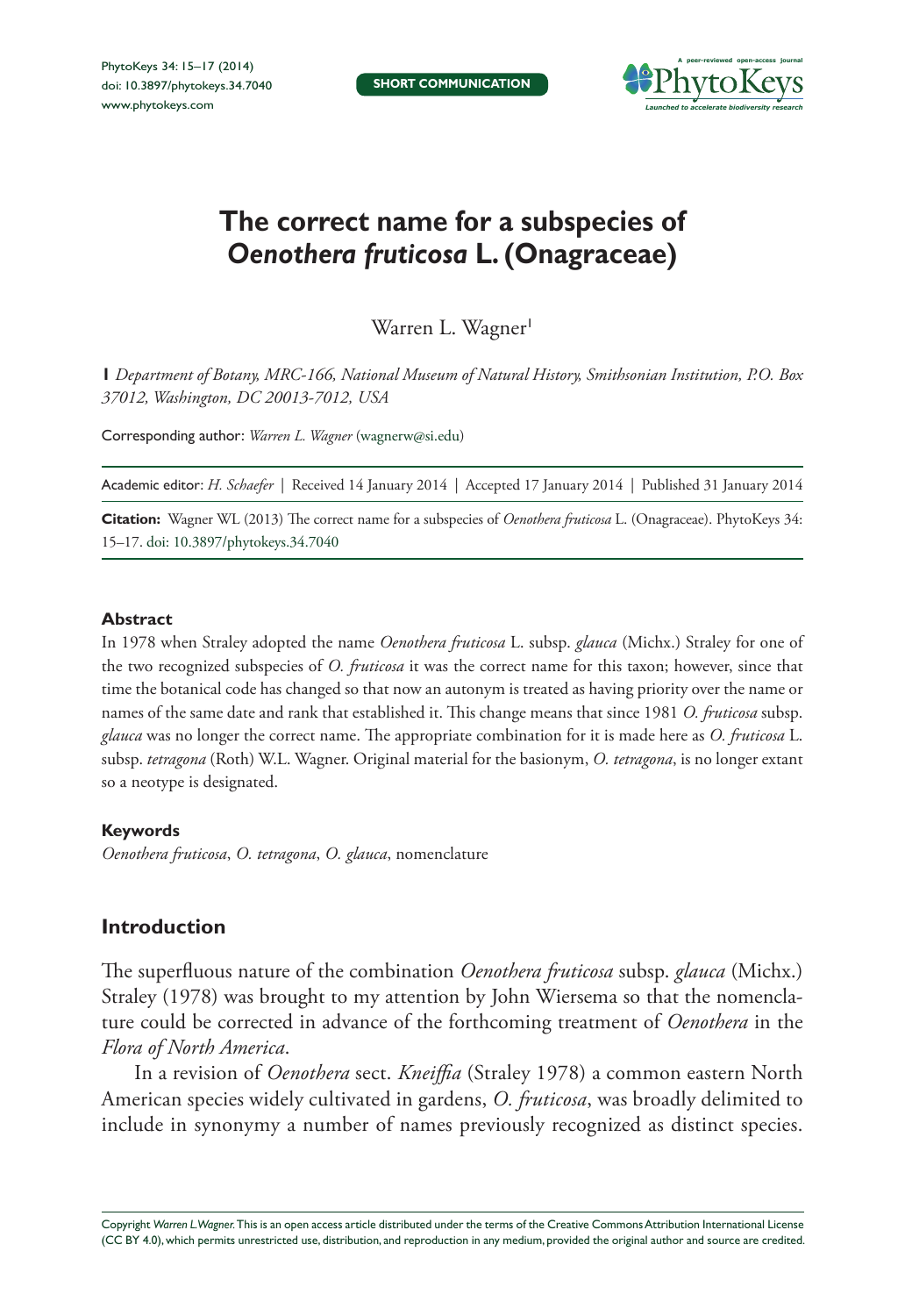*Oenothera fruticosa* was subdivided into two widespread subspecies with subsp. *fruticosa* occurring at lower elevations and having a more southerly geographic distribution and subsp. *glauca* occurring in more northerly areas and at higher elevations. In 1978 Straley made the new combination *O. fruticosa* subsp. *glauca* for the more northerly subspecies, based on *O. glauca* Michx. and including among its synonyms *O. tetragona* subsp. *glauca* (Roth) Munz and *O. tetragona* Roth. In 1978 Straley's new combination was the correct name for the taxon; however, since that time the botanical code of nomenclature has changed so that an autonym is treated as having priority over the name or names of the same date and rank that established it. This change means that since 1981, when this rule was added (Greuter 1981: 910, note 7), *O. fruticosa* subsp. *glauca* was no longer the correct name for this taxon.

This rule is now Art. 11.6 of the current code of nomenclature (McNeill et al. 2012), and it dictates that the autonym, *O. tetragona* subsp. *tetragona*, has priority over the name that created it, *O. tetragona* subsp. *glauca*. Since the type of *O. tetragona*, which is necessarily also the type of *O. tetragona* subsp. *tetragona* (Art. 7.6), was definitely included by Straley in the synonymy of *O. fruticosa* subsp. *glauca*, the correct name for this taxon must be the combination *O. fruticosa* subsp. *tetragona*, which has not been previously made. The name *O. fruticosa* subsp. *glauca*, although nomenclaturally superfluous (Art. 52.1), is not illegitimate (because it has a basionym; Art. 52.3) and is here placed into synonymy.

## **Nomenclature**

*Oenothera fruticosa tetragona* **(Roth) W.L. Wagner, comb. nov.** [urn:lsid:ipni.org:names:77135763-1](http://ipni.org/urn:lsid:ipni.org:names:77135763-1) [http://species-id.net/wiki/Oenothera\\_fruticosa\\_tetragona](http://species-id.net/wiki/Oenothera_fruticosa_tetragona)

**Basionym.** *Oenothera tetragona* Roth, Catal. Bot. 2: 39. 1800.

**Type.** Grown in the garden of Wilhelm Koch, at Gnadau, near Barby, Germany, of American origin; no extant material located. Pennsylvania. Lancaster Co.: between Churchtown Rd. and Beartown, 6 September 1892, A.A. Heller 549 (neotype, here designated: US-58278; isoneotypes: G-Bois, G, MO, NY). Munz (1937) apparently saw the original type material in B, stating "Ex horto meo Vegesackii, 1799, *Oe, tetragona*, Herb. A. W. Roth." I contacted Robert Vogt at Berlin and there is currently no extant original material; however, he located a specimen grown from seeds provided by A. W. Roth "e semin. Rothianis in h. bot. Wratislav. colui 1823," but there is no way to clearly connect this material with the original material used when Roth described the species. I have here selected a neotype that fits Roth's description and was considered to represent this entity in its narrowest interpretation. It was annotated by Munz for his 1937 revision and also by Straley for his 1978 revision.

**Synonym.** *Oenothera glauca* Michx., Fl. Bor.-Amer. (Michaux) 1: 224. 1803. *Kneiffia glauca* (Michx.) Spach, Hist. Nat. Veg. Phan. 4: 374. 1835. *Oenothera fruticosa* L.